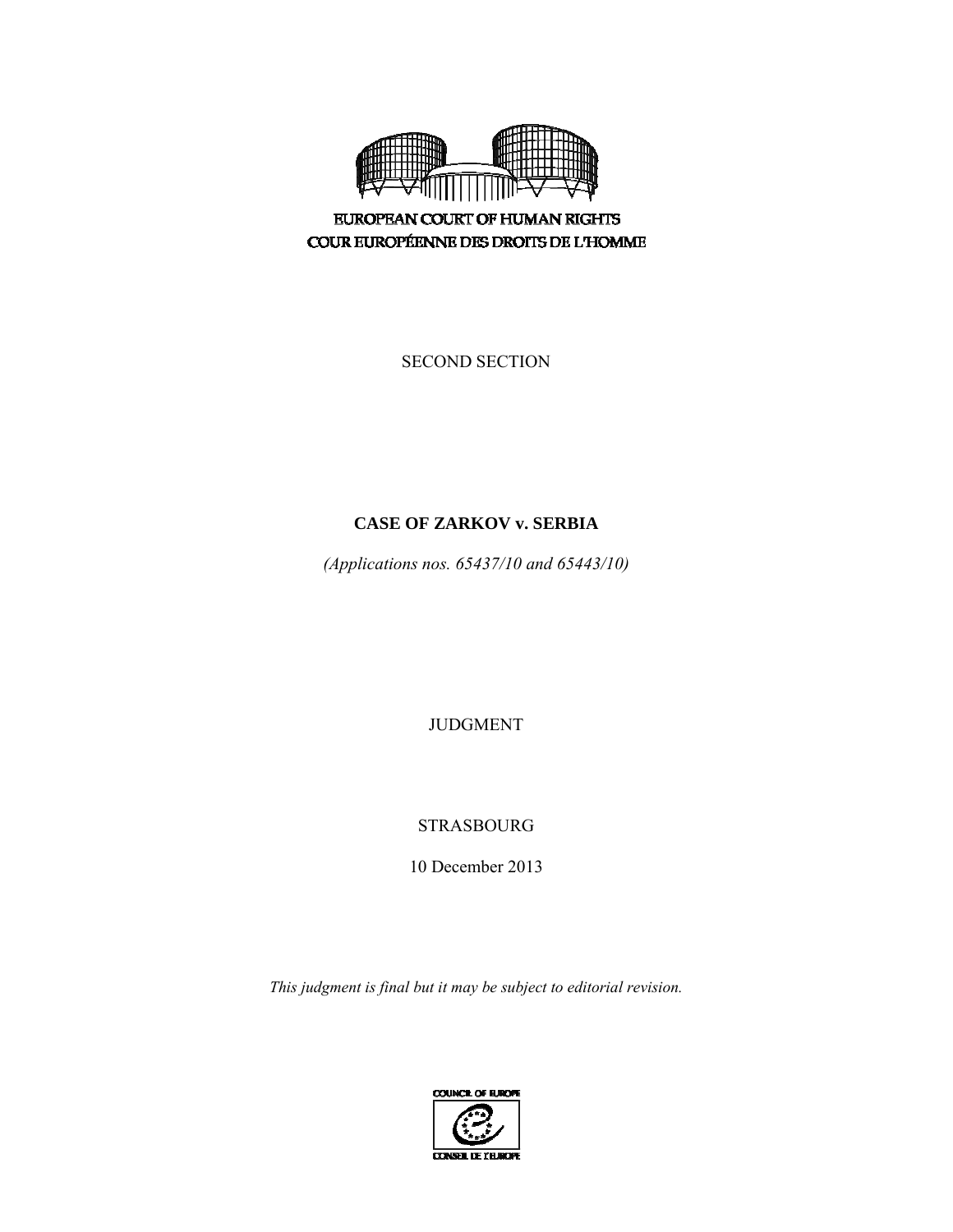### **In the case of Zarkov v. Serbia,**

The European Court of Human Rights (Second Section), sitting as a Committee composed of:

Paulo Pinto de Albuquerque, *President,* 

Dragoljub Popović,

Helen Keller, *judges,*

and Seçkin Erel, *Acting Deputy Section Registrar,* 

Having deliberated in private on 19 November 2013,

Delivers the following judgment, which was adopted on that date:

## PROCEDURE

1. The case originated in two applications (nos. 65437/10 and 65443/10) against the Republic of Serbia both lodged with the Court under Article 34 of the Convention for the Protection of Human Rights and Fundamental Freedoms ("the Convention") by a Serbian national, Mr Ljupčo Zarkov ("the applicant"), on 21 October 2010.

2. The Serbian Government ("the Government") were represented by their Agent, Mr S. Carić.

3. On 15 November 2011 the applications were communicated to the Government.

## THE FACTS

 $\frac{1}{1}$ 

## I. THE CIRCUMSTANCES OF THE CASE

### **A. Introduction**

4. The applicant was born in 1958 and lives in Bosilegrad.

5. The applicant was employed by HK.PK. *Yumco a.d.*, a socially/Stateowned company based in Vranje (hereinafter – "the debtor").

### **B. First set of proceedings (as regards the application no. 65437/10)**

6. On 6 March 2007 the Bosilegrad Municipal Court ruled in favour of the applicant and ordered the debtor to pay him:

(a) salary arrears in the amount of  $70,387.12$  Serbian dinars (RSD),<sup>1</sup> plus statutory interest; and

Approximately 880 euros (EUR)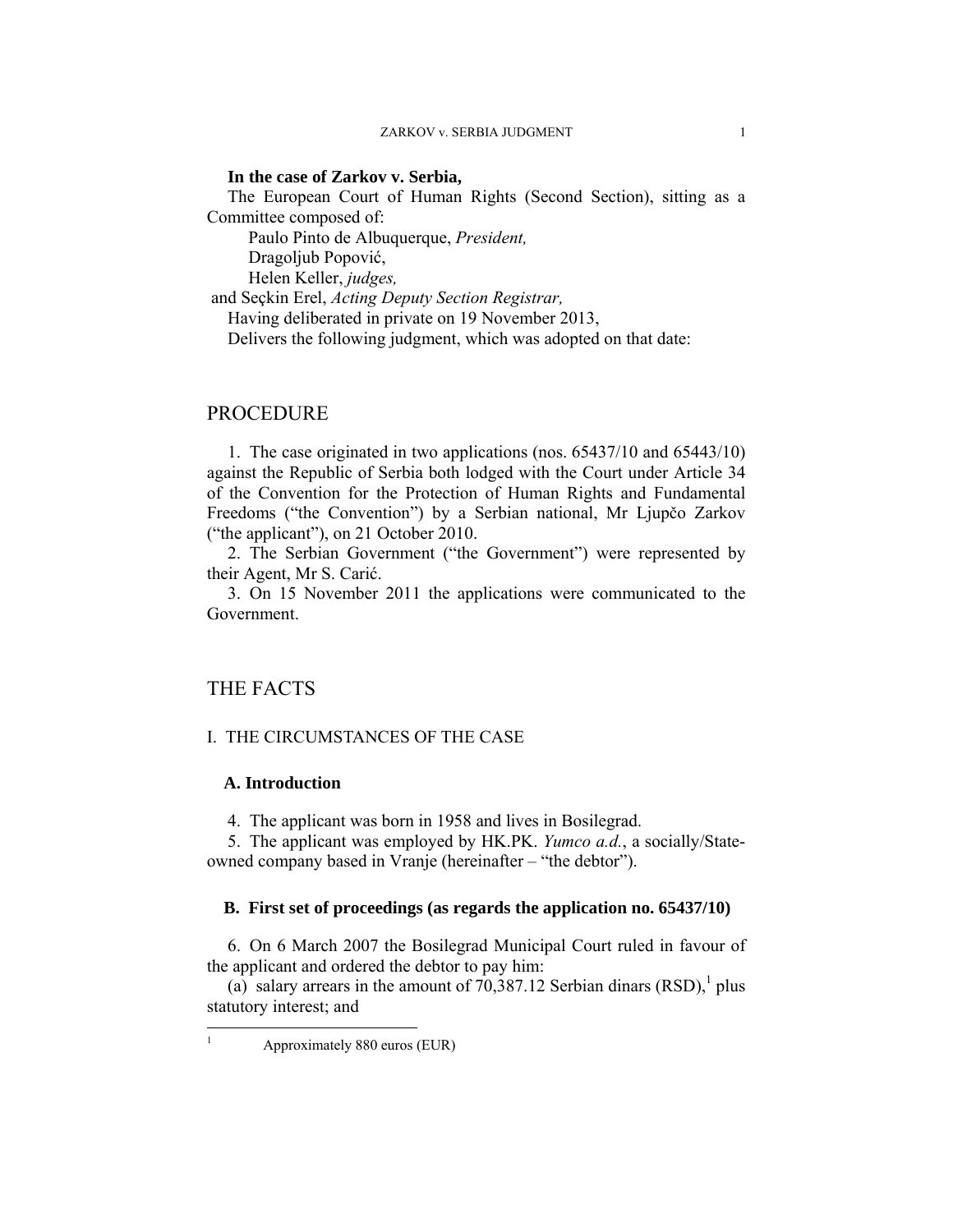(b) RSD  $6,262.50^2$  for his legal costs.

7. On 29 March 2007 the judgment became final.

8. On 19 March 2008 the applicant lodged an application for the enforcement of the above judgment before the Vranje Municipal Court, proposing that it be carried out by means of a bank transfer.

9. On 24 March 2008 the court allowed the application and issued an enforcement order.

10. On 10 August 2010 the applicant lodged a constitutional appeal.

11. According to the material in the Court's possession, the case is still pending before the Constitutional Court.

## **C. Second set of proceedings (as regards the application no. 65443/10)**

12. On 30 May 2007 the Bosilegrad Municipal Court ruled in favour of the applicant and ordered the debtor to pay him:

(a) salary arrears in the total amount of RSD  $28,024^3$ , plus statutory interest;

(b) employee meal benefits (*naknada za ishranu na radu*) in the amount of RSD  $18,900.40^4$ , plus statutory interest;

(c) holiday pay in the amount of RSD  $5,373,33^5$ , plus statutory interest;

(d) RSD  $5,088^6$  for his legal costs; and

(e) the pension and disability insurance contributions due for the period 1 January 2004 to 7 June 2004.

13. On 14 June 2007 the judgment became final.

14. On 19 March 2008 the applicant lodged an application for the enforcement of the above judgment before the Vranje Municipal Court, proposing that it be carried out by means of a bank transfer.

15. On 24 March 2008 the court allowed the application and issued an enforcement order.

16. On 10 August 2010 the applicant lodged a constitutional appeal.

17. On 3 April 2013 the Constitutional Court held that the applicant's "right to trial within reasonable time" was violated and ordered the Vranje

 $\overline{a}$ 

- 3 Approximately EUR 354
- 4 Approximately EUR 249
- 5 Approximately EUR 68
- 6 Approximately EUR 64

<sup>2</sup> Approximately EUR 76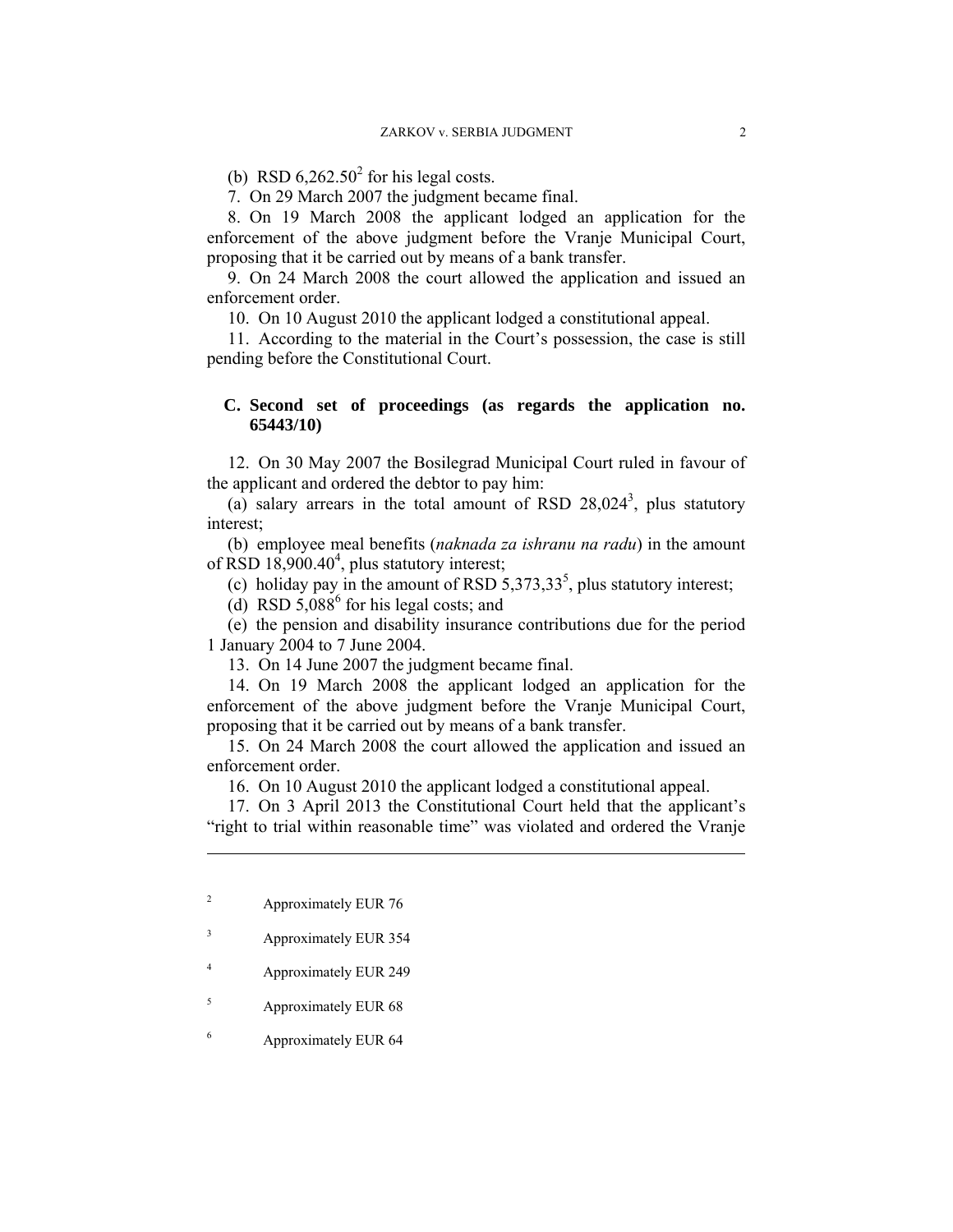Municipal Court and National Bank of Serbia to enforce the final judgment at issue as soon as possible.

### II. RELEVANT DOMESTIC LAW

18. The relevant domestic law was set out in the Court's judgments of *EVT Company v. Serbia* (no. 3102/05, §§ 26 and 27, 21 June 2007); *Marčić and Others v. Serbia* (no. 17556/05, § 29, 30 October 2007); R. *Kačapor and Others v. Serbia* (nos. 2269/06, 3041/06, 3042/06, 3043/06, 3045/06 and 3046/06, §§ 57-82, 15 January 2008,); *Vlahović v. Serbia* (no. 42619/04, §§ 37-47, 16 December 2008); *Crnišanin and Others v. Serbia* (nos. 35835/05, 43548/05, 43569/05 and 36986/06, §§ 100-104, 13 January 2009,); *Adamović v. Serbia,* (no. 41703/06, §§ 17-22, 2 October 2012); and *Marinković v. Serbia* ((dec.) no. 5353/11, §§ 26-29 and §§ 31-44, 29 January 2013).

## THE LAW

### I. JOINDER OF THE APPLICATIONS

19. The Court considers that, in accordance, with Rule 42 § 1 of the Rules of the Court, the applications should be joined, given their common factual and legal background.

## II. ALLEGED VIOLATION OF ARTICLES 6 AND 13 OF THE CONVENTION AND ARTICLE 1 OF PROTOCOL NO. 1 TO THE **CONVENTION**

20. The applicant complained about the respondent State's failure to enforce two final judgments rendered in his favour against the debtor and about the lack of an effective remedy in this connection. He relied on Articles 6 and 13 of the Convention and Article 1 of Protocol No. 1 which, in so far as relevant, read as follows:

#### **Article 6 § 1**

"In the determination of his civil rights and obligations ..., everyone is entitled to a fair and public hearing within a reasonable time by an independent and impartial tribunal established by law."

### **Article 1 of Protocol No. 1**

"Every natural or legal person is entitled to the peaceful enjoyment of his possessions. No one shall be deprived of his possessions except in the public interest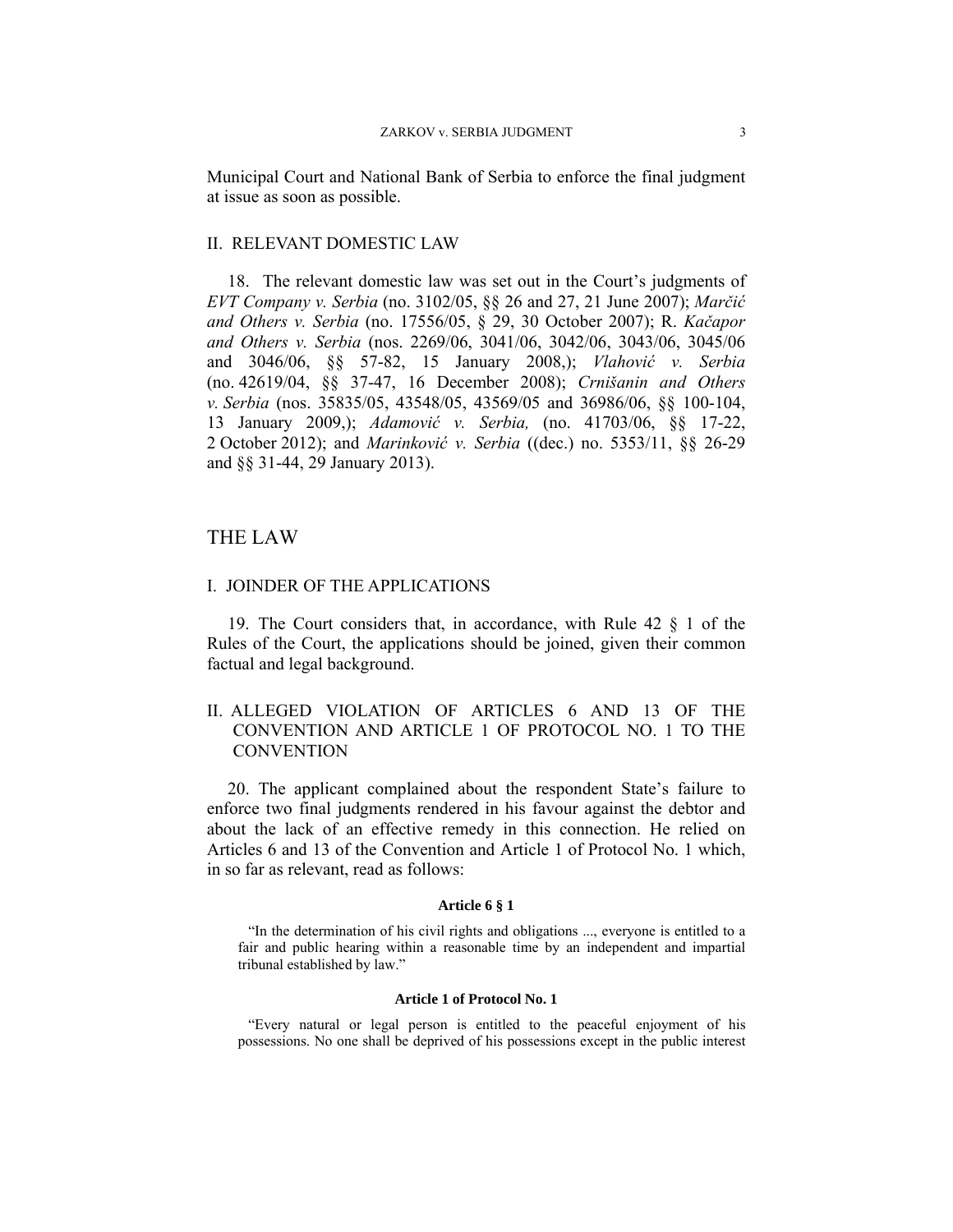and subject to the conditions provided for by law and by the general principles of international law.

The preceding provisions shall not, however, in any way impair the right of a State to enforce such laws as it deems necessary to control the use of property in accordance with the general interest or to secure the payment of taxes or other contributions or penalties."

#### **Article 13**

"Everyone whose rights and freedoms as set forth in [the] Convention are violated shall have an effective remedy before a national authority notwithstanding that the violation has been committed by persons acting in an official capacity."

### **A. Admissibility**

21. On 20 May 2013, the Government informed the Court that on 3 April 2013 the Constitutional Court had found a violation of the applicant's right to a hearing within a reasonable time in respect of the length of the enforcement proceedings at issue in the application no. 65443/10. In view of that, the Government concluded that the applicant had lost victim status.

22. According to the Court's settled case-law, a decision or measure favorable to the applicant is not in principle sufficient to deprive him of his status as a "victim" unless the national authorities have acknowledged the breach and afforded redress for it. It is further recalled that redress afforded by the national authorities must be appropriate and sufficient (see *Kudić v. Bosnia and Herzegovina*, no. 28971/05, § 17, 9 December 2008).

23. As the Court has already said, in a case such as that of the applicant's, comprehensive constitutional redress, in addition to a finding of a violation where warranted, would have to include compensation for both the pecuniary and the non-pecuniary damage sustained, the former requiring the respondent State to pay, from its own funds, the sums awarded in the final domestic judgments at issue (see *Milunović and Čekrlić v. Serbia* (dec.), nos. 3716/09 and 38051/09, § 62, 17 May 2011).

24. Turning to the present case, it is observed that the final domestic decision of 30 May 2007 has yet to be enforced. It is further observed that the Constitutional Court did not award any compensation for non-pecuniary damage to the applicant and failed to order the State to enforce the final domestic decision at issue from their own funds as required by the Court's case-law. Therefore, it must be concluded that the applicant did not lose victim status in respect to the application no. 65443/10.

25. The Court notes that the applications are not manifestly ill-founded within the meaning of Article 35  $\S$  3 (a) of the Convention. It further notes that they are not inadmissible on any other grounds. The case must therefore be declared admissible.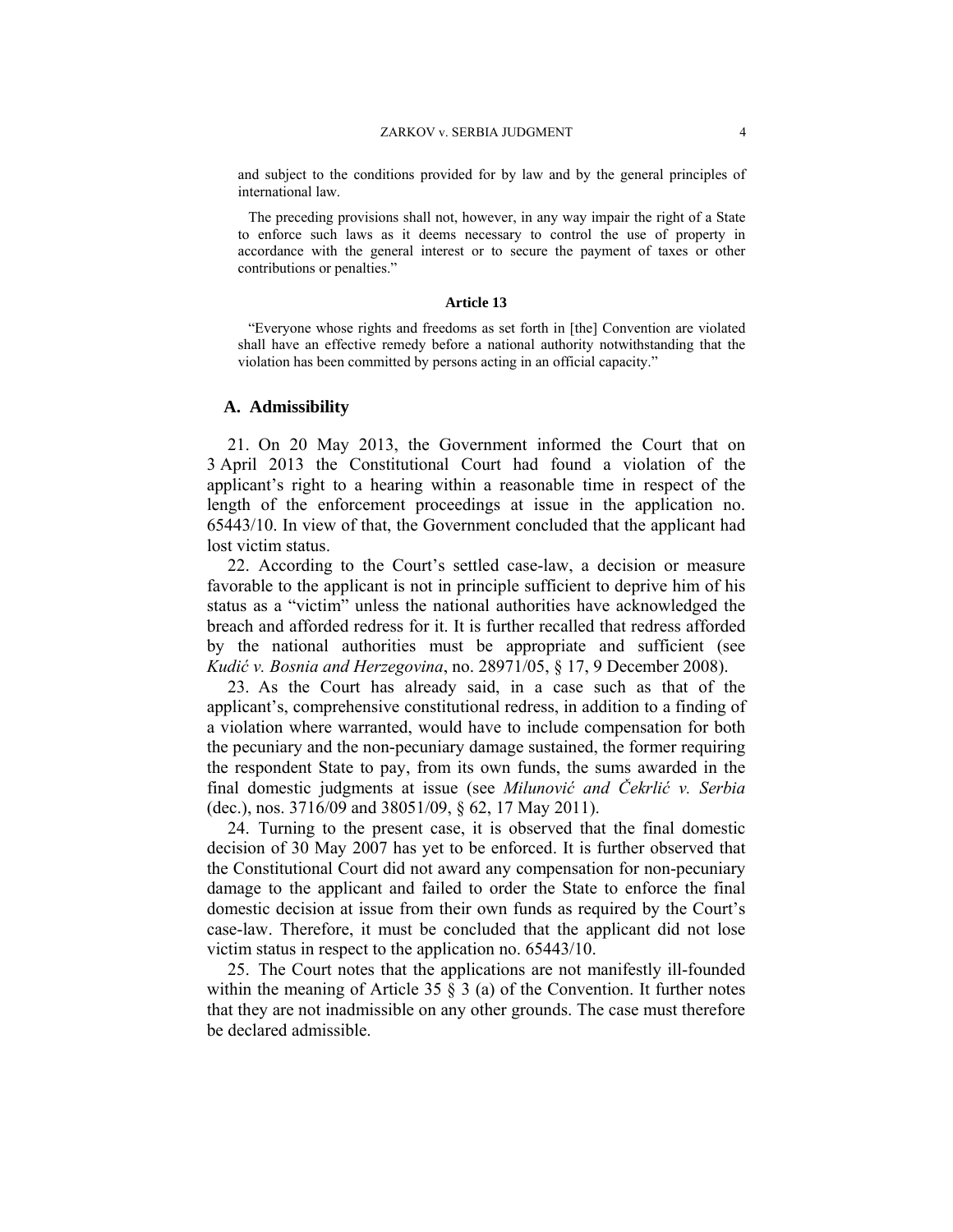### **B. Merits**

26. The Government maintained that the applicant was responsible for the non-enforcement as he had failed to use all available procedural steps at his disposal. In particular, he proposed that the enforcement be carried out by means of a bank transfer only.

27. The applicant disagreed.

28. The Court reiterates that, in principle, when an applicant, such as the present one, obtains a final judgment against a State-controlled entity, he or she is only required to file a request for the enforcement of that judgment to the competent court or, in case of liquidation or insolvency proceedings against the debtor, to report his or her claims to the administration of the debtor (see *R. Kačapor and Others,* cited above, §§ 109-112). It is observed that the present applicant sought enforcement of the final judgments rendered in his favour in March 2008 and that they remained unenforced to the present day.

29. The Court further observes that it has frequently found violations of Article 6 of the Convention and/or Article 1 of Protocol No. 1 to the Convention in cases raising issues similar to those raised in the present case (see *ibidem*, §§ 115-116 and § 120; *Crnišanin and Others v. Serbia*, cited above, §§ 123-124 and §§ 133-134; *Rašković and Milunović v. Serbia*, nos. 1789/07 and 28058/07, §§ 74 and 79, 31 May 2011).

30. Having examined all the material submitted to it, the Court considers that the Government have not put forward any fact or convincing argument capable of persuading it to reach a different conclusion in the present cases. There has, accordingly, been a violation of Article 6 § 1 of the Convention and Article 1 of Protocol No. 1.

31. The Court does not find it necessary in the circumstances of this case to examine essentially the same complaint under Article 13 of the Convention (see *mutatis mutandis, Kin-Stib and Majkić v. Serbia*, no. 12312/05, § 90, 20 April 2010).

### III. APPLICATION OF ARTICLE 41 OF THE CONVENTION

### 32. Article 41 of the Convention provides:

"If the Court finds that there has been a violation of the Convention or the Protocols thereto, and if the internal law of the High Contracting Party concerned allows only partial reparation to be made, the Court shall, if necessary, afford just satisfaction to the injured party."

### **A. Damage**

33. The applicant claimed EUR 3,640 in respect of pecuniary and nonpecuniary damage.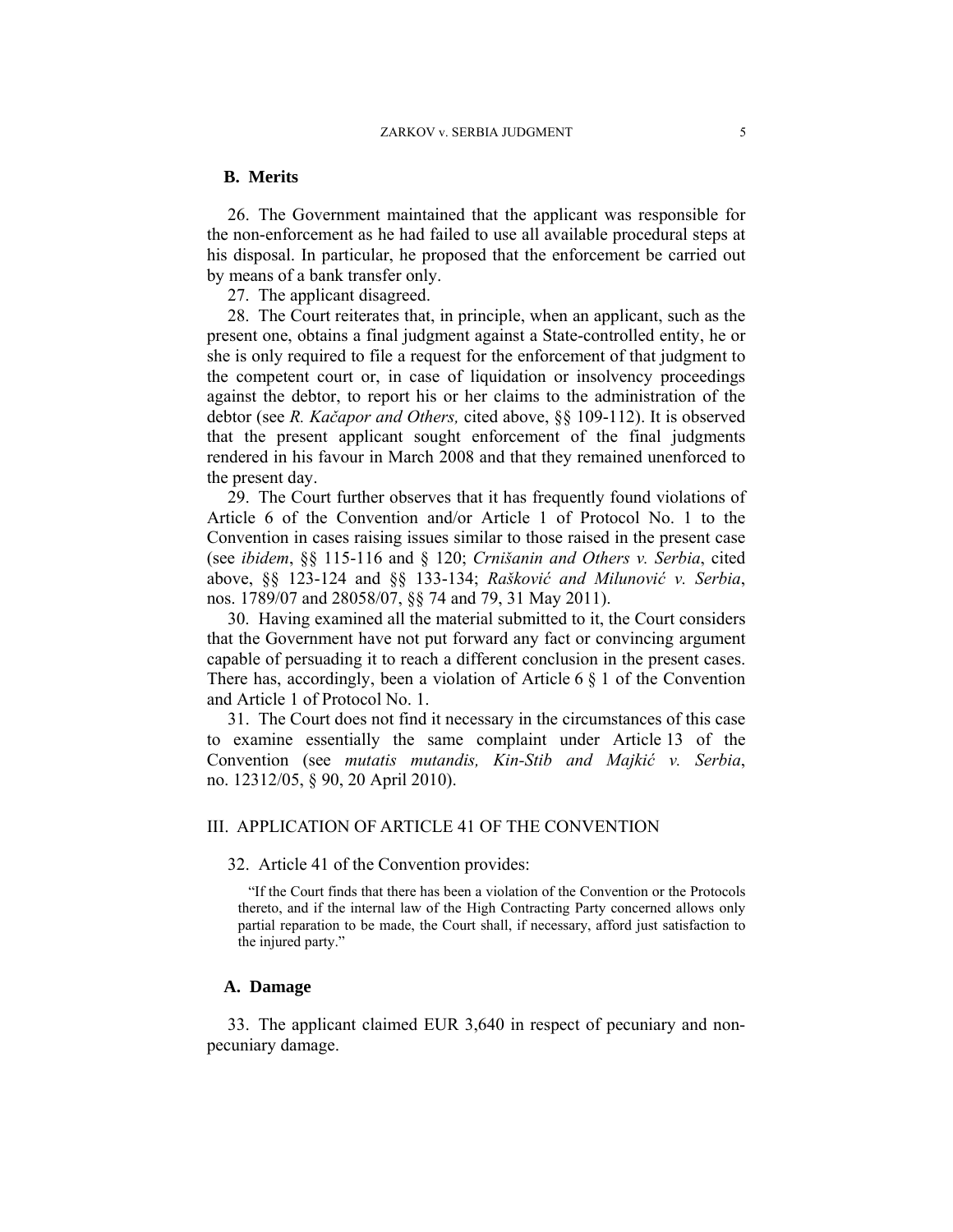34. The Government maintained that the Court should not order the enforcement of the domestic decisions under consideration in the present case as the applicant had failed to expressly request that.

35. However, the Court disagrees with the Government. A judgment in which the Court finds a violation of the Convention or of its Protocols imposes on the respondent State a legal obligation not just to pay those concerned the sums awarded by way of just satisfaction, but also to choose, subject to supervision by the Committee of Ministers, the general and/or, if appropriate, individual measures to be adopted in its domestic legal order to put an end to the violation found (see *Apostol v. Georgia*, no.40765/02, §§ 71-73, ECHR 2006-XIV; *Marčić and Others v. Serbia*, cited above, §§ 64- 65; and *Pralica v. Bosnia and Herzegovina*, no. 38945/05, § 19, 27 January 2009).

36. Having regard to its finding in the instant case, and without prejudice to any other measures which may be deemed necessary, the Court considers that the respondent State must secure the enforcement of the final domestic judgments under consideration in this case by way of paying the applicant, from their own funds, the sums awarded in the said final judgments, less any amounts which may have already been paid in respect of the said judgments.

37. In addition, the Court considers that the applicant sustained some non-pecuniary loss arising from the breaches of the Convention found in this case. Making its assessment on an equitable basis, as required by Article 41 of the Convention, the Court considers it reasonable and equitable to award EUR 2,000 to the applicant.

### **B. Costs and expenses**

38. The applicant did not submit a claim seeking reimbursement of the costs incurred before the domestic courts and the Court. Accordingly, the Court considers that there is no call to award him any sum on that account.

### **C. Default interest**

39. The Court considers it appropriate that the default interest rate should be based on the marginal lending rate of the European Central Bank, to which should be added three percentage points.